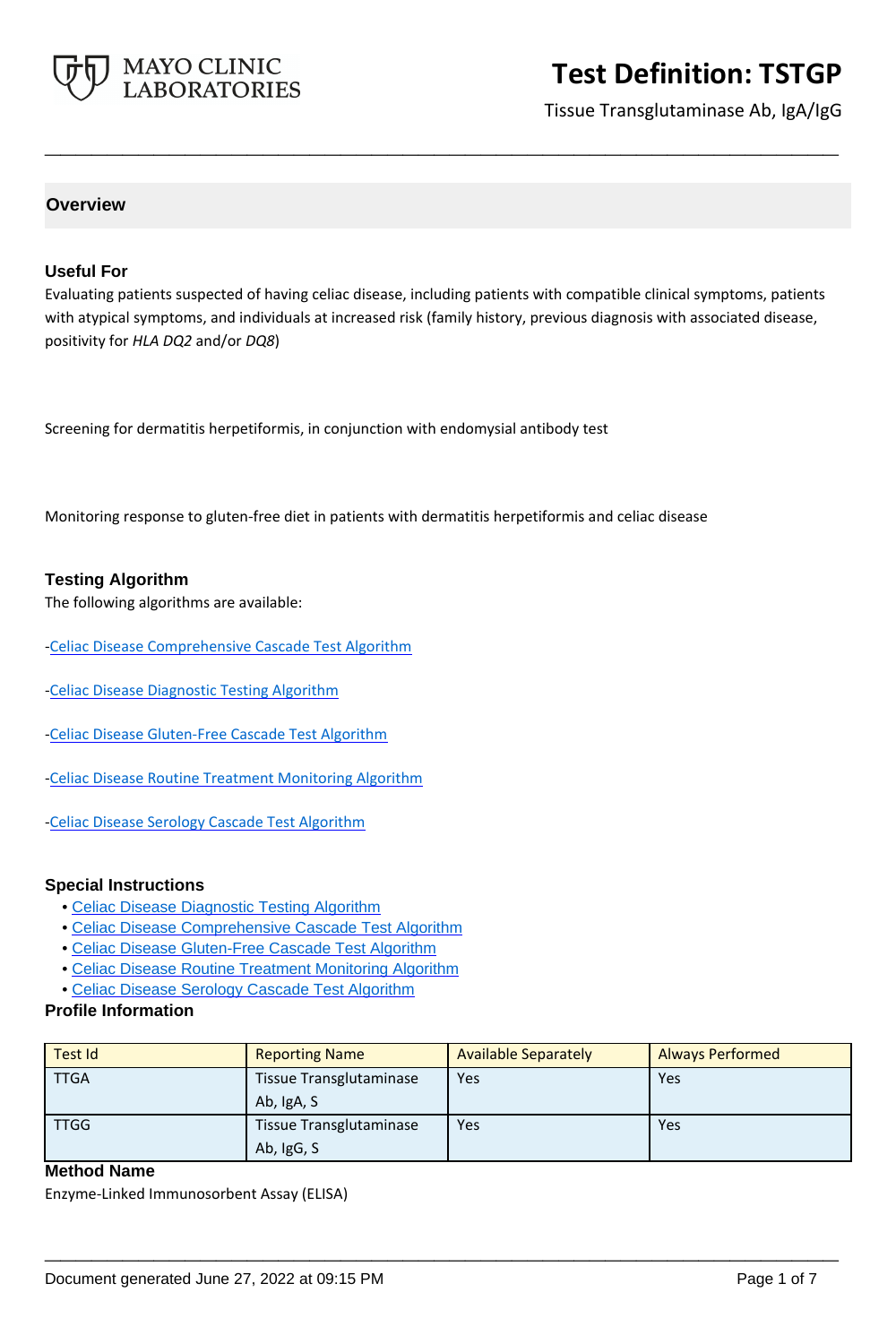

Tissue Transglutaminase Ab, IgA/IgG

#### **NY State Available**

Yes

### **Specimen**

#### **Specimen Type** Serum

# **Ordering Guidance**

Cascade testing is recommended for celiac disease. Cascade testing ensures that testing proceeds in an algorithmic fashion. The following cascades are available; select the appropriate one for your specific patient situation.

**\_\_\_\_\_\_\_\_\_\_\_\_\_\_\_\_\_\_\_\_\_\_\_\_\_\_\_\_\_\_\_\_\_\_\_\_\_\_\_\_\_\_\_\_\_\_\_\_\_\_\_**

-CDCOM / Celiac Disease Comprehensive Cascade, Serum and Whole Blood: complete testing including HLA DQ

-CDSP / Celiac Disease Serology Cascade, Serum: complete serology testing excluding HLA DQ

-CDGF / Celiac Disease Gluten-Free Cascade, Serum and Whole Blood: for patients already adhering to a gluten-free diet

To order individual tests, see [Celiac Disease Diagnostic Testing Algorithm](https://www.mayocliniclabs.com/it-mmfiles/Celiac_Disease_Diagnostic_Testing_Algorithm.pdf)

# **Specimen Required**

**Collection Container/Tube:** 

**Preferred:** Serum gel

**Acceptable:** Red top

**Submission Container/Tube:** Plastic vial

**Specimen Volume:** 0.5 mL

#### **Forms**

If not ordering electronically, complete, print, and send a [Gastroenterology and Hepatology Client Test Request](https://www.mayocliniclabs.com/it-mmfiles/gastroenterology-and-hepatology-test-request.pdf) (T728) with the specimen.

**\_\_\_\_\_\_\_\_\_\_\_\_\_\_\_\_\_\_\_\_\_\_\_\_\_\_\_\_\_\_\_\_\_\_\_\_\_\_\_\_\_\_\_\_\_\_\_\_\_\_\_**

# **Reject Due To**

Gross hemolysis Reject Gross lipemia Reject Gross icterus OK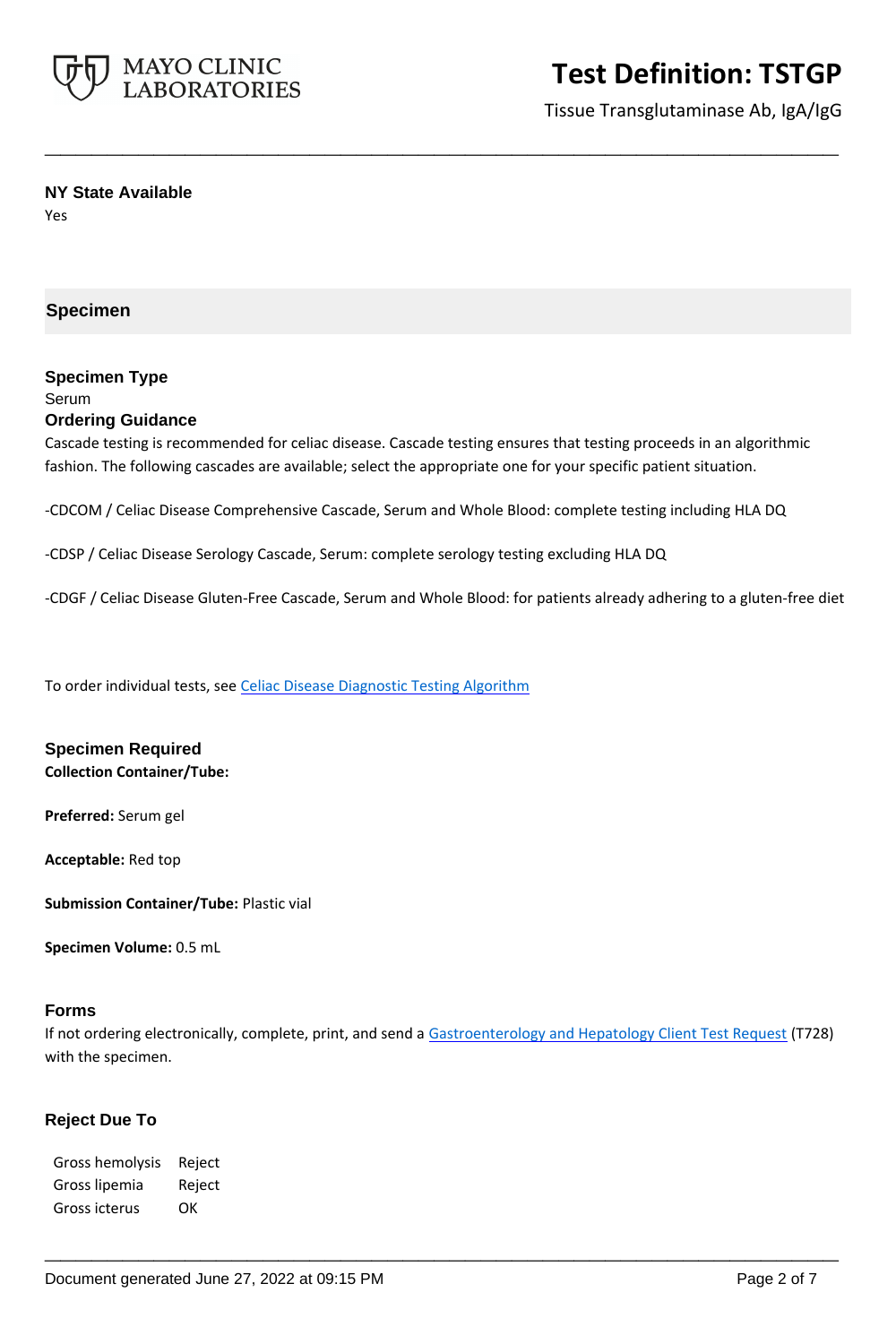

Tissue Transglutaminase Ab, IgA/IgG

### **Specimen Minimum Volume**

0.4 mL

# **Specimen Stability Information**

| <b>Specimen Type</b> | <b>Temperature</b>       | <b>Time</b> | <b>Special Container</b> |
|----------------------|--------------------------|-------------|--------------------------|
| Serum                | Refrigerated (preferred) | 21 days     |                          |
|                      | Frozen                   | 21 days     |                          |

**\_\_\_\_\_\_\_\_\_\_\_\_\_\_\_\_\_\_\_\_\_\_\_\_\_\_\_\_\_\_\_\_\_\_\_\_\_\_\_\_\_\_\_\_\_\_\_\_\_\_\_**

# **Clinical & Interpretive**

# **Clinical Information**

Celiac disease (gluten-sensitive enteropathy, celiac sprue) results from an immune-mediated inflammatory process following ingestion of wheat, rye, or barley proteins that occurs in genetically susceptible individuals.(1) The inflammation in celiac disease occurs primarily in the mucosa of the small intestine, which leads to villous atrophy. Common clinical manifestations related to gastrointestinal inflammation include abdominal pain, malabsorption, diarrhea, and/or constipation. Clinical symptoms of celiac disease are not restricted to the gastrointestinal tract. Other common manifestations of celiac disease include failure to grow (delayed puberty and short stature), iron deficiency, recurrent fetal loss, osteoporosis, chronic fatigue, recurrent aphthous stomatitis (canker sores), dental enamel hypoplasia, and dermatitis herpetiformis. Patients with celiac disease may also present with neuropsychiatric manifestations including ataxia and peripheral neuropathy and are at increased risk for development of non-Hodgkin lymphoma. The disease is also associated with other clinical disorders including thyroiditis, type I diabetes mellitus, Down syndrome, and IgA deficiency.

Individuals with family members who have celiac disease are at increased risk of developing the disease.(2) Genetic susceptibility is related to specific human leukocyte antigen (HLA) markers. More than 97% of individuals with celiac disease in the United States have *DQ2* and/or *DQ8* HLA markers, compared to approximately 40% of the general population. For this reason, *HLA-DQ2* and *HLA-DQ8* are considered genetic risk factors for celiac disease and are required, but not sufficient, for the disease process to occur.

A definitive diagnosis of celiac disease requires a jejunal biopsy demonstrating villous atrophy.(3) Given the invasive nature and cost of the biopsy, serologic and genetic laboratory tests may be used to identify individuals with a high probability of having celiac disease. Because no single laboratory test can be relied upon completely to establish a diagnosis of celiac disease, individuals with positive laboratory results may be referred for small intestinal biopsy, thereby decreasing the number of unnecessary invasive procedures (see [Celiac Disease Diagnostic Testing Algorithm\)](https://www.mayocliniclabs.com/it-mmfiles/Celiac_Disease_Diagnostic_Testing_Algorithm.pdf). In terms of serology, celiac disease is associated with a variety of autoantibodies, including endomysial antibody (EMA), tissue transglutaminase (tTG), and deamidated gliadin antibodies.(4) Although the IgA isotype of these antibodies usually predominates in celiac disease, individuals may also produce IgG isotypes, particularly if the individual is IgA deficient. The most sensitive and specific serologic test is tTG IgA isotype , in individuals who produce sufficient total IgA.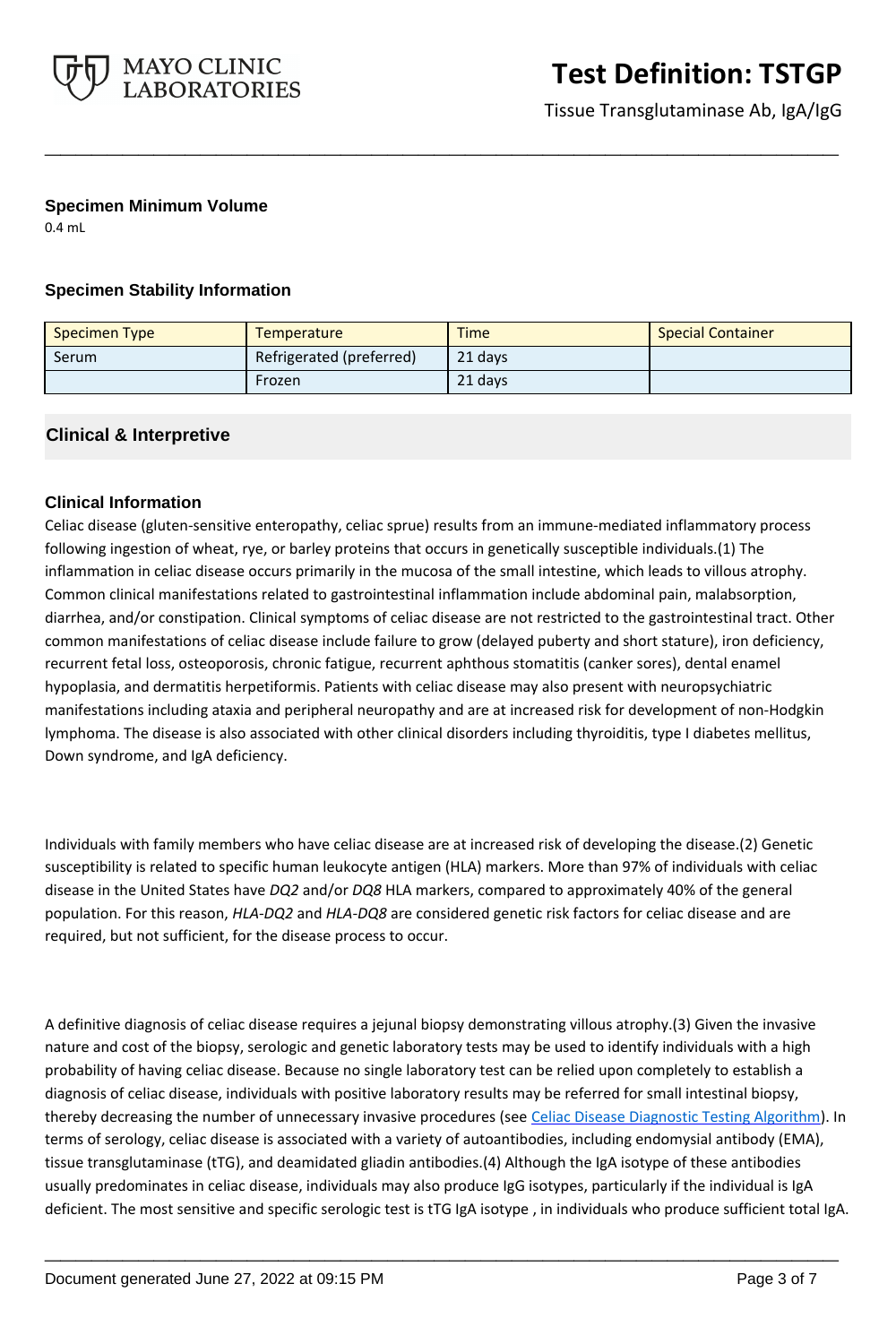

Tissue Transglutaminase Ab, IgA/IgG

For individuals who are IgA deficient, testing for tTG and deamidated gliadin IgG antibodies is required.

The treatment for celiac disease is maintenance of a gluten-free diet. In most patients who adhere to this diet, concentrations of associated autoantibodies decline, which is sometimes also accompanied by reconstitution of the small intestinal villi. In most patients, an improvement in clinical symptoms is observed. For evaluation purposes, all serologic tests ordered for the diagnosis of celiac disease should be performed while the patient is on a gluten-containing diet. Once a patient has initiated the gluten-free diet, serologic testing may be repeated to assess the response to treatment. In some patients, it may take up to 1 year for antibody titers to normalize. Persistently elevated results suggest poor adherence to the gluten-free diet or the possibility of refractory celiac disease.

**\_\_\_\_\_\_\_\_\_\_\_\_\_\_\_\_\_\_\_\_\_\_\_\_\_\_\_\_\_\_\_\_\_\_\_\_\_\_\_\_\_\_\_\_\_\_\_\_\_\_\_**

See [Celiac Disease Diagnostic Testing Algorithm](https://www.mayocliniclabs.com/it-mmfiles/Celiac_Disease_Diagnostic_Testing_Algorithm.pdf) for the recommended approach to a patient suspected of celiac disease.

An algorithm is available for monitoring the patient's response to treatment, see Celiac Disease Routine Treatment [Monitoring Algorithm](https://www.mayocliniclabs.com/it-mmfiles/Celiac_Disease_Routine_Treatment_Monitoring_Algorithm.pdf).

**Reference Values**

tTG ANTIBODY, IgA

<4.0 U/mL (negative)

4.0-10.0 U/mL (weak positive)

>10.0 U/mL (positive)

Reference values apply to all ages.

tTG ANTIBODY, IgG

<6.0 U/mL (negative)

6.0-9.0 U/mL (weak positive)

>9.0 U/mL (positive)

Reference values apply to all ages.

#### **Interpretation**

Positive results for tissue transglutaminase (tTG) IgA or IgG antibodies are consistent with a diagnosis for celiac disease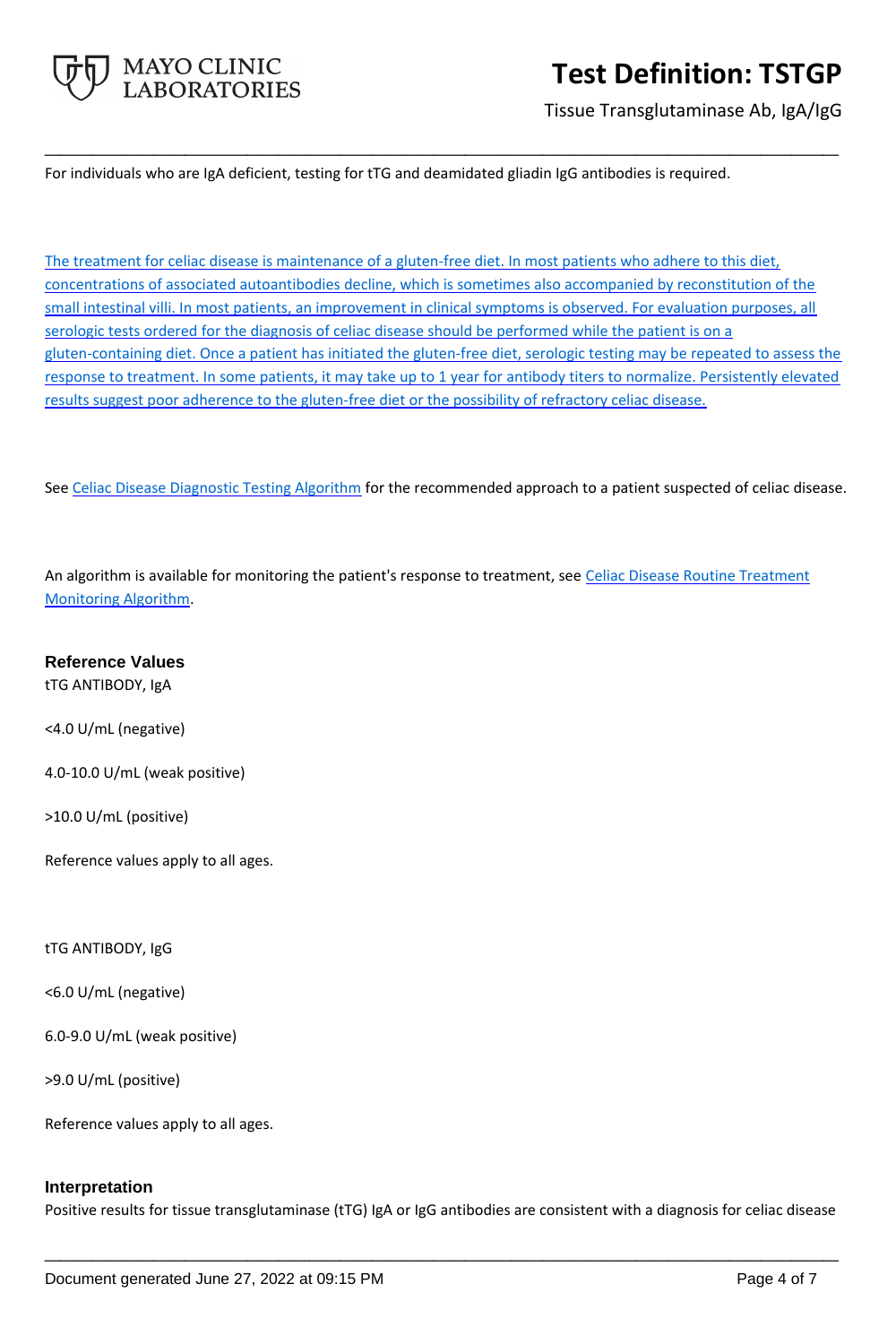

Tissue Transglutaminase Ab, IgA/IgG

and possibly for dermatitis herpetiformis. For individuals with moderately to strongly positive results, a diagnosis of celiac disease is possible and a small intestinal biopsy should be considered to confirm the diagnosis.

**\_\_\_\_\_\_\_\_\_\_\_\_\_\_\_\_\_\_\_\_\_\_\_\_\_\_\_\_\_\_\_\_\_\_\_\_\_\_\_\_\_\_\_\_\_\_\_\_\_\_\_**

Negative results for tTg IgA and IgG antibodies indicate a decreased likelihood of celiac disease.

A decrease in the concentration of tTG IgA or IgG may begin after initiation of a gluten-free diet and could indicate a response to therapy.

# **Cautions**

This test should not be solely relied upon to establish a diagnosis of celiac disease. It should be used to identify patients who have an increased probability of having celiac disease in whom a small intestinal biopsy is recommended.

Affected individuals who have been on a gluten-free diet prior to testing may have negative results.

For individuals who test negative for tissue transglutaminase (tTG) IgA and positive for tTG IgG, IgA deficiency should be considered.

If serology is negative or there is substantial clinical doubt remaining, then further investigation should be performed with endoscopy and bowel biopsy. This is especially important in patients with frank malabsorptive symptoms since many syndromes can mimic celiac disease. For the patient with frank malabsorptive symptoms, bowel biopsy should be performed regardless of serologic test results.

# **Clinical Reference**

1. Rubin JE, Crowe SE: Celiac disease. Ann Int Med. 2020;172:ITC1-ITC16

2. Lebwohl B, Rubio-Tapia A: Epidemiology, presentation, and diagnosis of celiac disease. Gastroenterol. 2021;160:63-75

3. Rubio-Tapia A, Hill ID, Kelly, CP, et al: American College Gastroenterology clinical guidelines: Diagnosis and management of celiac disease. Am J Gastroenterol. 2013;108:656-676

4. Penny HA, Raju SA, Sanders DS: Progress in the serology-based diagnosis and management of adult celiac disease. Exp Rev Gastroenterol Heptatol. 2020;14:147-154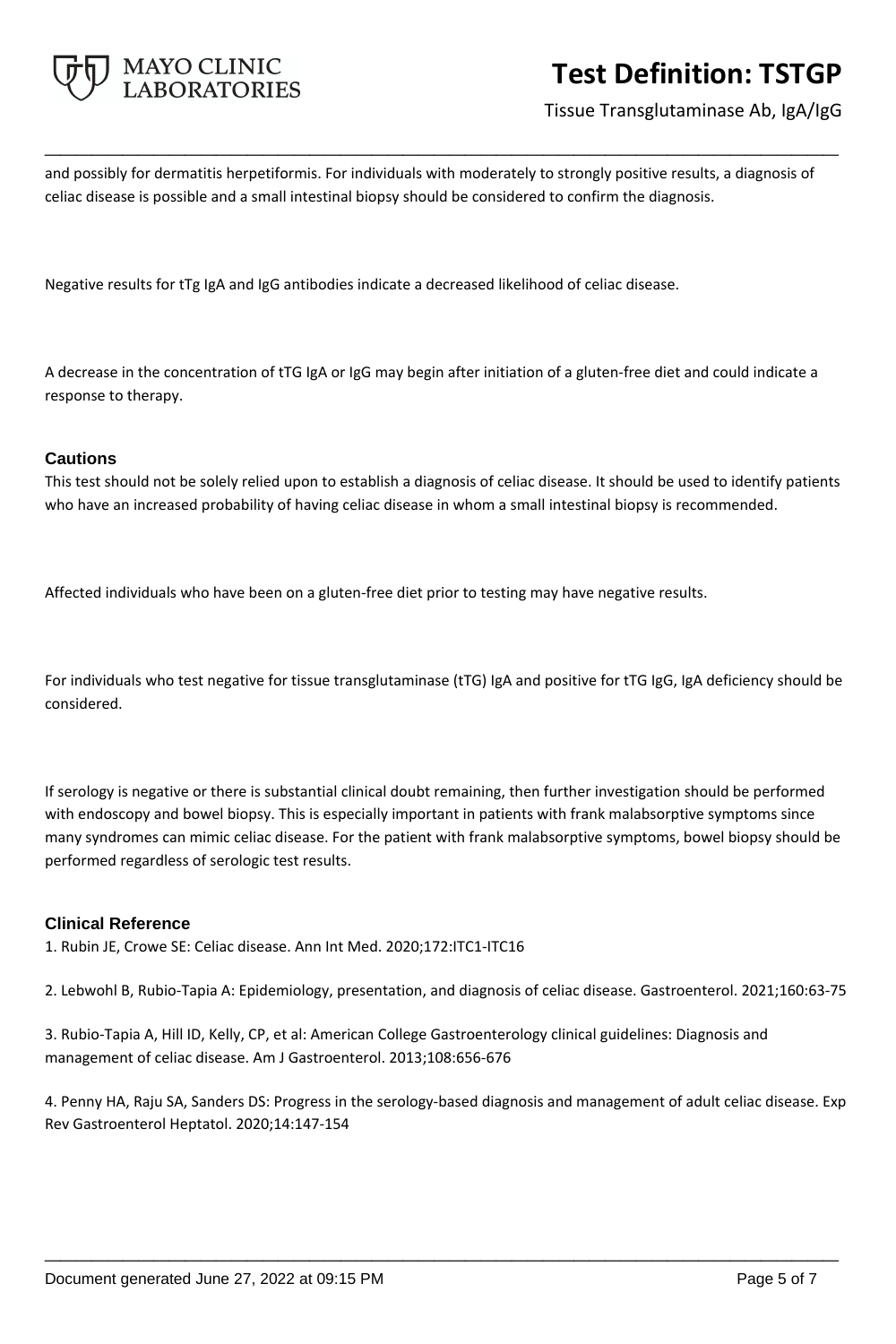

Tissue Transglutaminase Ab, IgA/IgG

# **Performance**

#### **Method Description**

Microwells are precoated with recombinant human tissue transglutaminase (tTG) antigen expressed in Baculovirus cells using a complementary DNA coding for the long-spliced isoform of human tTG.

**\_\_\_\_\_\_\_\_\_\_\_\_\_\_\_\_\_\_\_\_\_\_\_\_\_\_\_\_\_\_\_\_\_\_\_\_\_\_\_\_\_\_\_\_\_\_\_\_\_\_\_**

Calibrators, controls, and diluted patient samples are added to the wells, and autoantibodies recognizing the tTG antigen bind during the first incubation. After washing the wells to remove all unbound proteins, purified peroxidase-labeled rabbit antihuman IgG (gamma chain specific for detection of tTG IgG) or antihuman IgA (alpha chain specific for detection of tTG IgA) conjugate is added. The conjugate binds to the captured human autoantibody, and the excess unbound conjugate is removed by a further wash step.

Bound conjugate is visualized with 3,3',5,5'-tetramethylbenzidine substrate, which gives a blue reaction product, the intensity of which is proportional to the concentration of the autoantibody in the sample. Phosphoric acid is added to each well to stop the reaction. This produces a yellow end point color, which is read at 450 nm.(Package inserts: QUANTA Lite R h-tTG IgA and IgG. Inova Diagnostics, Inc; Rev. 8, 1/2020)

**PDF Report** No

**Specimen Retention Time** 14 days

**Performing Laboratory Location** Rochester

# **Fees & Codes**

#### **Test Classification**

This test has been cleared, approved, or is exempt by the US Food and Drug Administration and is used per manufacturer's instructions. Performance characteristics were verified by Mayo Clinic in a manner consistent with CLIA requirements.

**\_\_\_\_\_\_\_\_\_\_\_\_\_\_\_\_\_\_\_\_\_\_\_\_\_\_\_\_\_\_\_\_\_\_\_\_\_\_\_\_\_\_\_\_\_\_\_\_\_\_\_**

#### **CPT Code Information**

86364 x 2